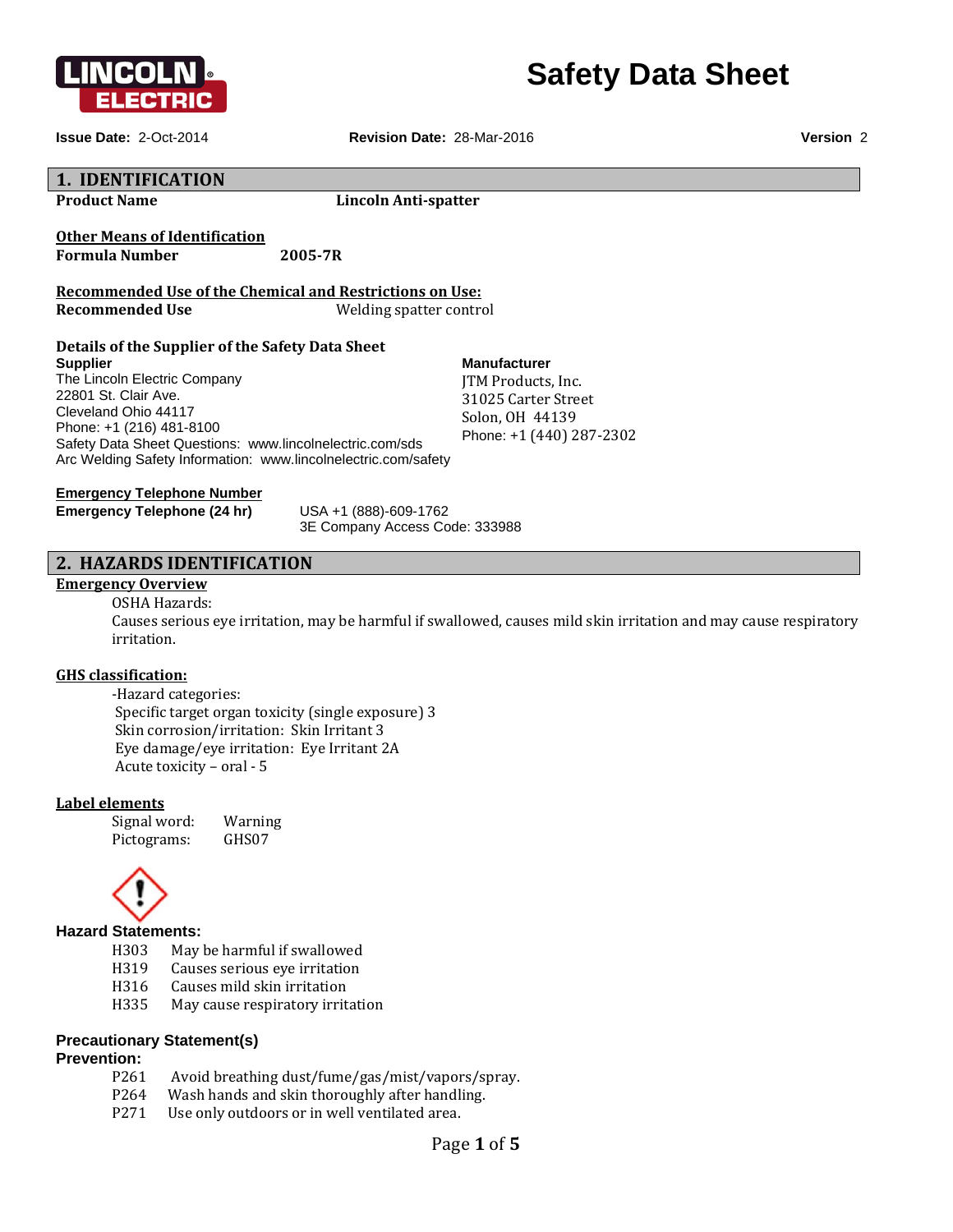P280 Wear protective gloves/protective clothing/eye protection/face protection.

## **Response:**

| P305+P351+P338            | IF IN EYES: Rinse cautiously with water for several minutes. Remove contact lenses, if present<br>easy to do. Continue rinsing. | and |
|---------------------------|---------------------------------------------------------------------------------------------------------------------------------|-----|
| P337+P313                 | If eye irritation persists: Get medical advice/attention.                                                                       |     |
| P312                      | Call a POISON CENTER/doctor if swallowed and you feel unwell.                                                                   |     |
| P302+P352                 | IF ON SKIN: Wash with plenty of soap and water.                                                                                 |     |
| P332+P313                 | If skin irritation or rash occurs: Get medical advice or attention.                                                             |     |
| P304+P340+P312            | IF INHALED: Remove person to fresh air and keep comfortable for breathing. Call a                                               |     |
|                           | POISON CENTER/doctor if you feel unwell.                                                                                        |     |
| <b>Storage: P403+P233</b> | Store in a well-ventilated place. Keep container tightly closed.                                                                |     |
| P405                      | Store locked up.                                                                                                                |     |

**Disposal:** P501 Dispose of contents/container in accordance with local/regional/national regulations.

## **3. COMPOSITION/INFORMATION ON INGREDIENTS**

| <u>Ingredients</u>          | CAS Number    | % wt.     |
|-----------------------------|---------------|-----------|
| Water                       | 7732-18-5     | 70-80     |
| Sodium Xylene Sulfonate     | 1300-72-7     | $10 - 20$ |
| Propylene Glycol            | $57 - 55 - 6$ | $5-15$    |
| Coconut oil/DEA (1:1) amide | 68603-42-9    | $1 - 5$   |

## **4. FIRST AID MEASURES**

## **First Aid Measures**

General Advice: Consult a physician. Show this safety data sheet to the doctor in attendance. Move out of dangerous area.

**Inhalation:** IF INHALED: Call a POISON CENTER/doctor if you feel unwell.

**Eye Contact:** IF IN EYES: Rinse cautiously with water for several minutes. Remove contact lenses, if present and easy to do. Continue rinsing. Get immediate medical advice or attention.

**Ingestion:** IF SWALLOWED: Do NOT induce vomiting. Never give anything by mouth to an unconscious person. If conscious, rinse mouth with water. Call a POISON CENTER/doctor if you feel unwell.

**Skin Contact:** Wash off with plenty of soap and water. If skin irritation occurs: Get medical advice or attention.

## **5. FIRE‐FIGHTING MEASURES**

## **Suitable Extinguishing Media**

Material is not combustible. Use water spray, alcohol-resistant foam, dry chemical, or carbon dioxide for the surrounding fire.

**Specific Hazards Arising from the Chemical**  No specific data available. **Hazardous Combustion Products**  Oxides of Carbon, Nitrogen **Protective Equipment and Precautions for Firefighters**  Wear self-contained breathing apparatus and full protective gear for firefighting. **Further Information**  See Section 7 for safe handling and storage.

## **6. ACCIDENTAL RELEASE MEASURES**

**Personal Precautions** Avoid contact with the skin and the eyes. Evacuate personnel to safe areas. Use personal protective equipment. Keep people away from and upwind of spill/leak.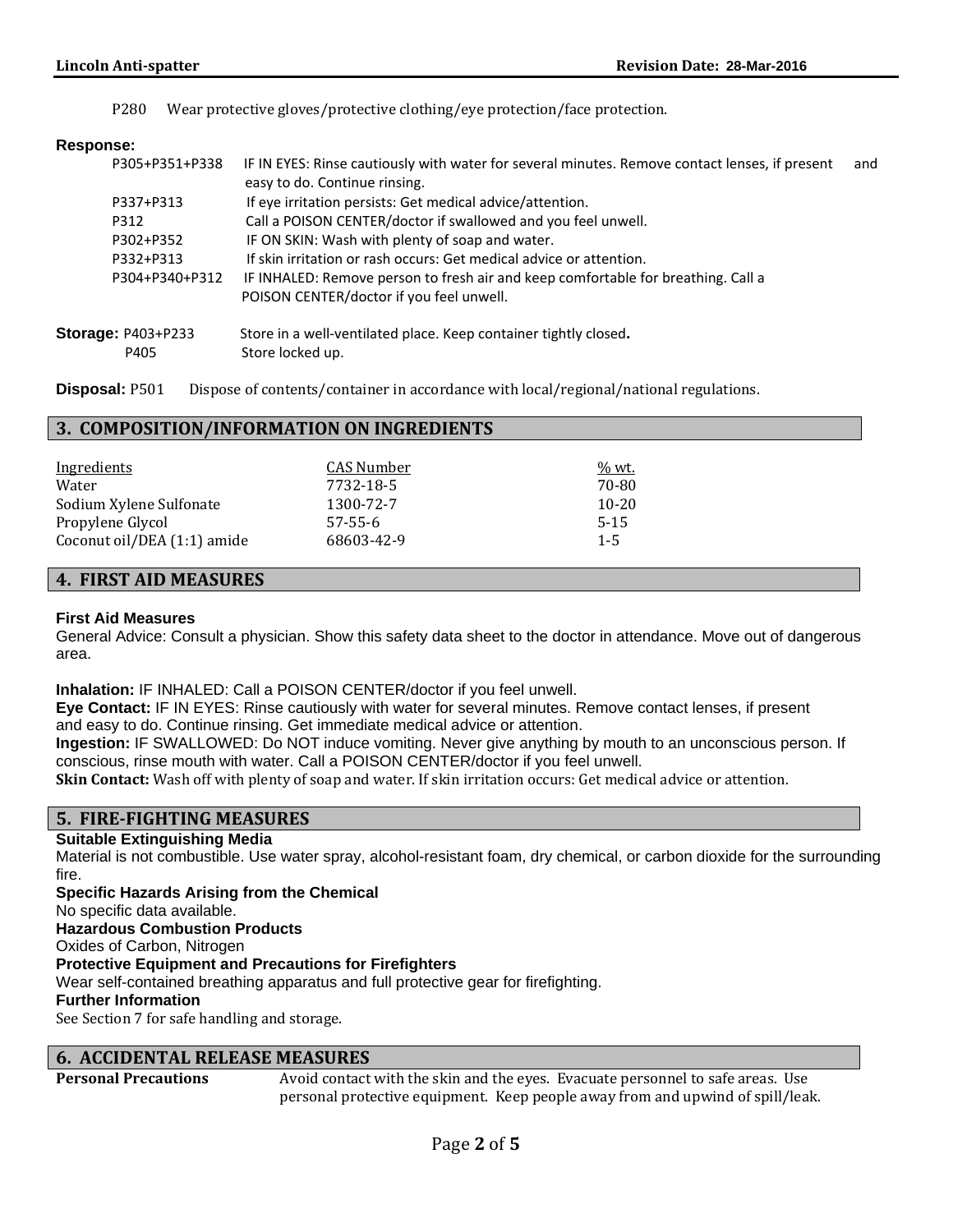**Environmental Precautions** Prevent further leakage or spillage if safe to do so. Prevent product from entering drains. Do not flush into surface water or sanitary sewer system. Prevent entry into waterways, sewers, basements or confined areas. See Section 12 for additional Ecological information

## **Methods and Material for Containment and Cleaning Up**

**Methods for Containment** Dike to collect large liquid spills. Prevent leakage or spillage if safe to do so.

**Methods for Cleaning Up** Dam up. Soak up with inert absorbent material Place the bulk of any spilled material into properly labeled containers. Rinse any remaining material to sewage treatment facility. Clean up in accordance with all applicable regulations.

## **7. HANDLING AND STORAGE**

**Precautions for Safe Handling** 

Avoid contact with skin and eyes. Avoid inhalation of vapor or mist.

#### **Conditions for Safe Storage, Including any Incompatibilities**

**General information:** Keep container tightly closed in a dry and well ventilated place. Containers which are opened must be carefully resealed and kept upright to prevent leakage. Keep away from heat. Keep from freezing. Store product above 50 degrees F/10 degrees C and below 95 degrees F/35 degrees C.

**Safe Storage:** No Additional Data **Incompatibilities:** None known

## **8. EXPOSURE CONTROLS/PERSONAL PROTECTION**

**Exposure Guidelines Component Exposure Limits**  Diethanolamine CAS#: 111-42-2, ACGIH TWA 2 mg/m3

## **Appropriate Engineering Controls**

Local Ventilation: Recommended General Ventilation: Recommended

#### **Individual Protection Measures, such as Personal Protective Equipment**

**Eye/Face Protection:** Use proper protection – Safety Glasses as a minimum

**Skin and Body Protection:** Wash at mealtime and end of shift. Skin contact must be avoided by using impervious protective clothing (gloves, aprons, boots, etc.). Use chemical protective gloves as a minimum and wash skin promptly upon any skin contact.

**Respiratory Protection:** Use respiratory protection unless adequate local exhaust ventilation is provided or exposure assessment demonstrates that exposures are within recommended exposure guidelines. Where concentrations are above recommended limits or are unknown, appropriate respiratory protection should be worn. Follow OSHA respirator regulations (29 CFR 1910.134) and use NIOSH/MSHA approved respirators.

**General Hygiene Considerations** Handle in accordance with good industrial hygiene and safety practice. Wash hands before & after breaks and work day.

## **9. PHYSICAL AND CHEMICAL PROPERTIES**

**Information on Basic Physical and Chemical Properties**

**Physical State liquid Appearance clear Odor: mild Color** *red color* **<b>***red color color color color* **<b>***color color color color* **<b>***color color color color color color* **<b>***color color color color* **<b>***color c* 

**Property Value Remarks – Method pH** 9-10.5 **Flammability Limits in Air not applicable**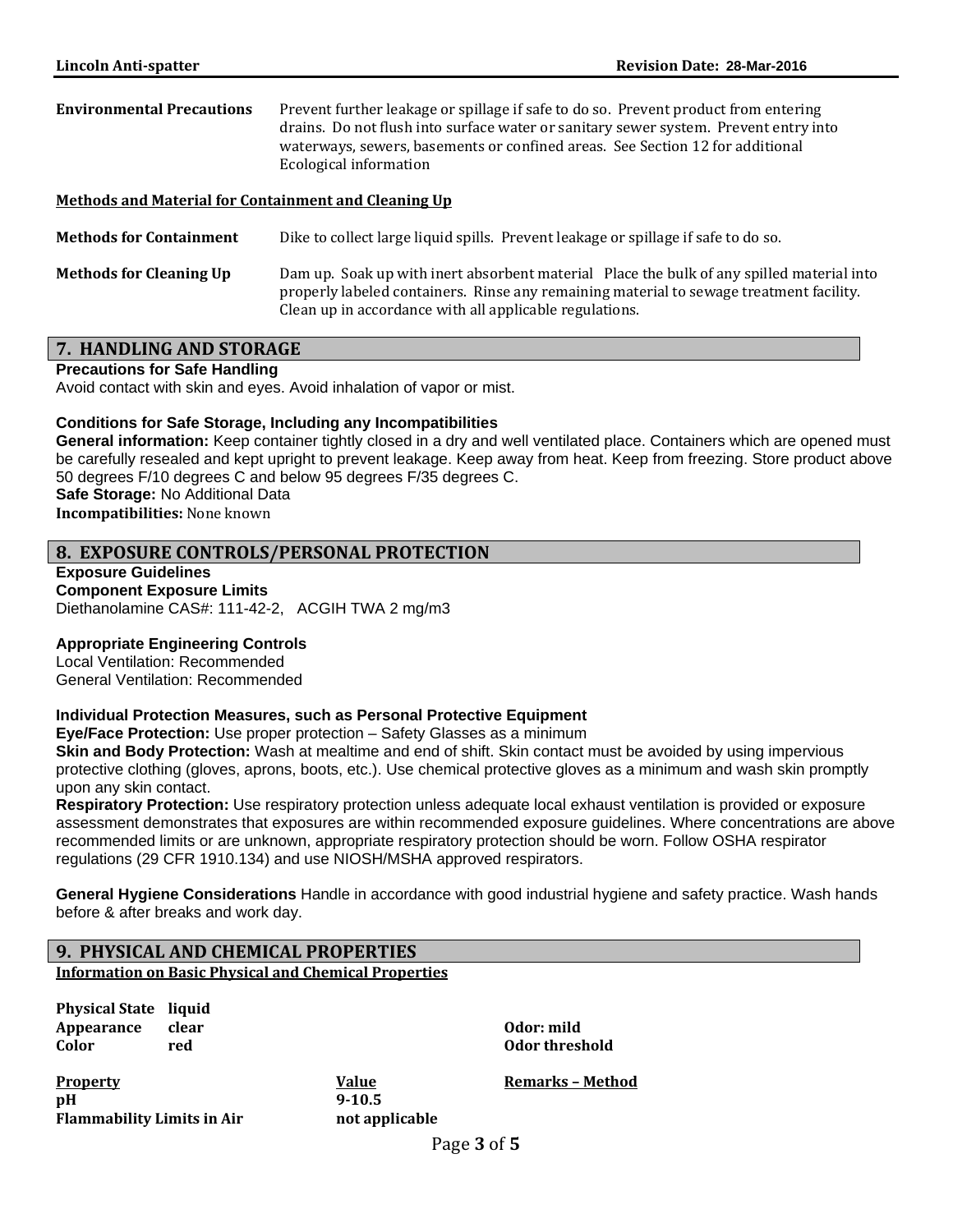| Not available               |
|-----------------------------|
| Not available               |
| 1.02                        |
| $8.5$ lb./gal               |
| completely soluble in water |
| not available               |
| not available               |
| not available               |
| not available               |
| $\approx$ 5 cps             |
| not determined              |
| not relevant                |
| not relevant                |
| >90%                        |
|                             |

## **10. STABILITY AND REACTIVITY**

**Chemical Stability:** Stable 

**Possibility of Hazardous Reactions:** None Known

**Conditions to Avoid:** keep from freezing

**Incompatible Materials** None known.

**Hazardous Decomposition Products:** Oxides of carbon and nitrogen

## **11. TOXICOLOGICAL INFORMATION**

**Likely Routes of Exposure:** Skin Contact, Eye Contact, Inhalation

(Ingestion is not a likely route of exposure under normal conditions of use.)

#### **Symptoms of Exposure:**

Skin: Contact with skin may cause irritation. Contact may cause sensitization/allergic skin reaction (delayed skin rash which may be followed by blistering, scaling and other skin effects) in sensitive individuals.

Eye: Contact with eye causes serious irritation including discomfort and stinging with excess tear production, redness and blinking.

Inhalation: Inhalation of vapors or mist may cause irritation of the respiratory system.

Ingestion: Ingestion may cause irritation of the mouth, throat, esophagus, and stomach. Additional symptoms include chest discomfort, abdominal pain, nausea, vomiting and diarrhea.

## **Numerical measures of toxicity:**

Ingredient: Cocoamide/DEA (1:1), CAS#: 68603-42-9

Acute Toxicity – Oral: LD50 > 12,400 µL/Kg Rat Acute Toxicity – Dermal: LD50 >2000 mg/Kg Rabbit **Carcinogenicity:** The state of California has determined that ingredients contained in this material are possibly carcinogenic to humans. Classified 2B(possible for humans) by IARC.

## **12. ECOLOGICAL INFORMATION**

**Ecotoxicity:** No data available on finished product

Persistence and Degradability: Completely biodegradable.

**Bioaccumulation:** None

**Mobility:** No data available

**Other Adverse Effects:** Do not use nitrosating agents with this product, as nitrosamines may form.